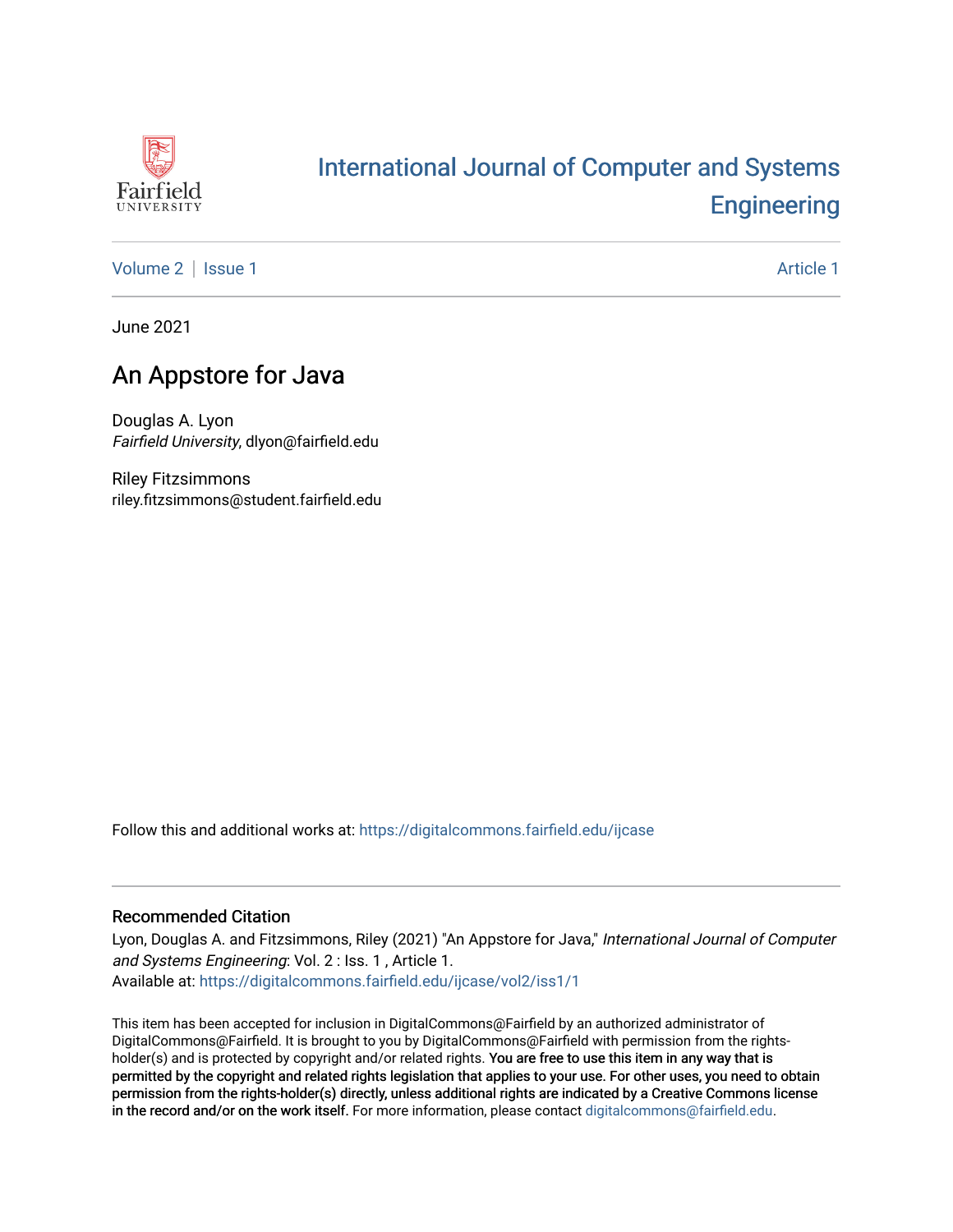

September 2021

# An AppStore for Java

Doug Lyon, Riley Fitzsimmons [dlyon@fairfield.edu,](mailto:dlyon@fairfield.edu) [riley.fitzsimmons@student.fairfield.edu](mailto:riley.fitzsimmons@student.fairfield.edu)

Follow this and additional works at: [https://digitalcommons.fairfield.edu/ijcase](https://digitalcommons.fairfield.edu/ijcase?utm_source=digitalcommons.fairfield.edu%2Fijcase%2Fvol1%2Fiss1%2F3&utm_medium=PDF&utm_campaign=PDFCoverPages) 

**\_\_\_\_\_\_\_\_\_\_\_\_\_\_\_\_\_\_\_\_\_\_\_\_\_\_\_\_\_\_\_\_\_\_\_\_\_\_\_\_\_\_\_\_\_\_\_\_\_\_\_\_\_\_\_\_\_\_\_\_\_\_\_\_\_\_\_\_\_\_\_\_\_\_\_\_\_\_**

1 International Journal of Computer and Systems Engineering Volume 2 Issue 1,

2021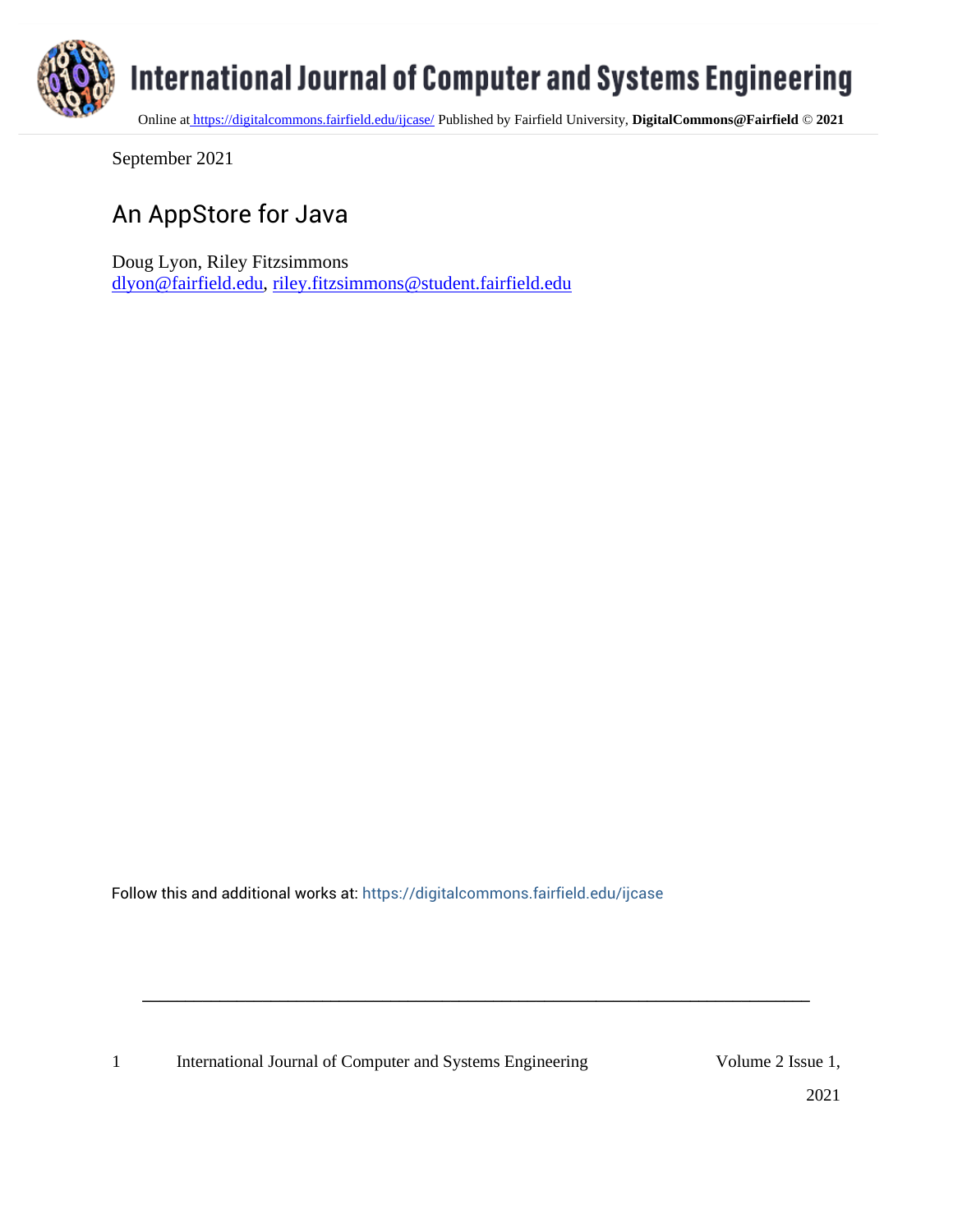

# An Appstore for Java

# **By Douglas Lyon, Riley Fitzsimmons**

#### **ABSTRACT**

We describe a new App store for Java that makes use of OpenWebstart technologies to deploy Java to Windows, Mac and Unix. Apps are signed with certificates that are sourced from a Certificate Authority. The store is responsible for establishing developer identity. Once identity is established, the developer pays one low yearly fee to distribute up to 6 applications. The signing is done in a semi-automatic manner. If clients claim that harm is done by an application, the application is isolated until an examination is performed. Trusted Jar files can be run outside of the "sandbox" and thus be given full access to the target system. The Java app store addresses a subproblem of the Initium project. Initium is a Latin word that means: "at the start.

#### **I. INTRODUCTION TO CODESIGNING CERTIFICATES**

For applications to be trusted by the DocJava, Inc. App store, developers must identify that they are who they say that they are. Credentials are presented to notaries (picture government id, i.e., drivers' license or passport or similar) in order to have their identity verified. Proving the originator is the author of code does NOT prevent the developer from writing harmful code. When joining the DocJava Developer Program and accepting the Program License Agreement, developers agree to ensure that their software is safe and secure for their users. To deploy our apps we sign the Jar files using standard codesigning tools [JDK8].

Code signing is complex and expensive. Each Certificate Authority (CA) has a different process for retrieving certificates and importing them into keystores. When retrieving the certificate, a CA will send multiple different certificates that will all be chained together to create a keychain. Among these different certificates are a root certificate. A root certificate is a special certificate from a CA that verifies that the chain comes from a verified source. A CA sells a code-signing certificate. Certificates from Thawte, Comodo, and Sectigo all work for signing a Jar. However, once a certificate is purchased there are additional requirements that need to be met in order to obtain a certificate. For Jar signer to sign a Jar, you must generate a public and private key-pair. If a public and private key are not present in a keystore chained to the correct certificates, Java will label the Jar file self-signed and it will be untrusted.

**\_\_\_\_\_\_\_\_\_\_\_\_\_\_\_\_\_\_\_\_\_\_\_\_\_\_\_\_\_\_\_\_\_\_\_\_\_\_\_\_\_\_\_\_\_\_\_\_\_\_\_\_\_\_\_\_\_\_\_\_\_\_\_\_\_\_\_\_\_\_\_\_\_\_\_\_\_\_**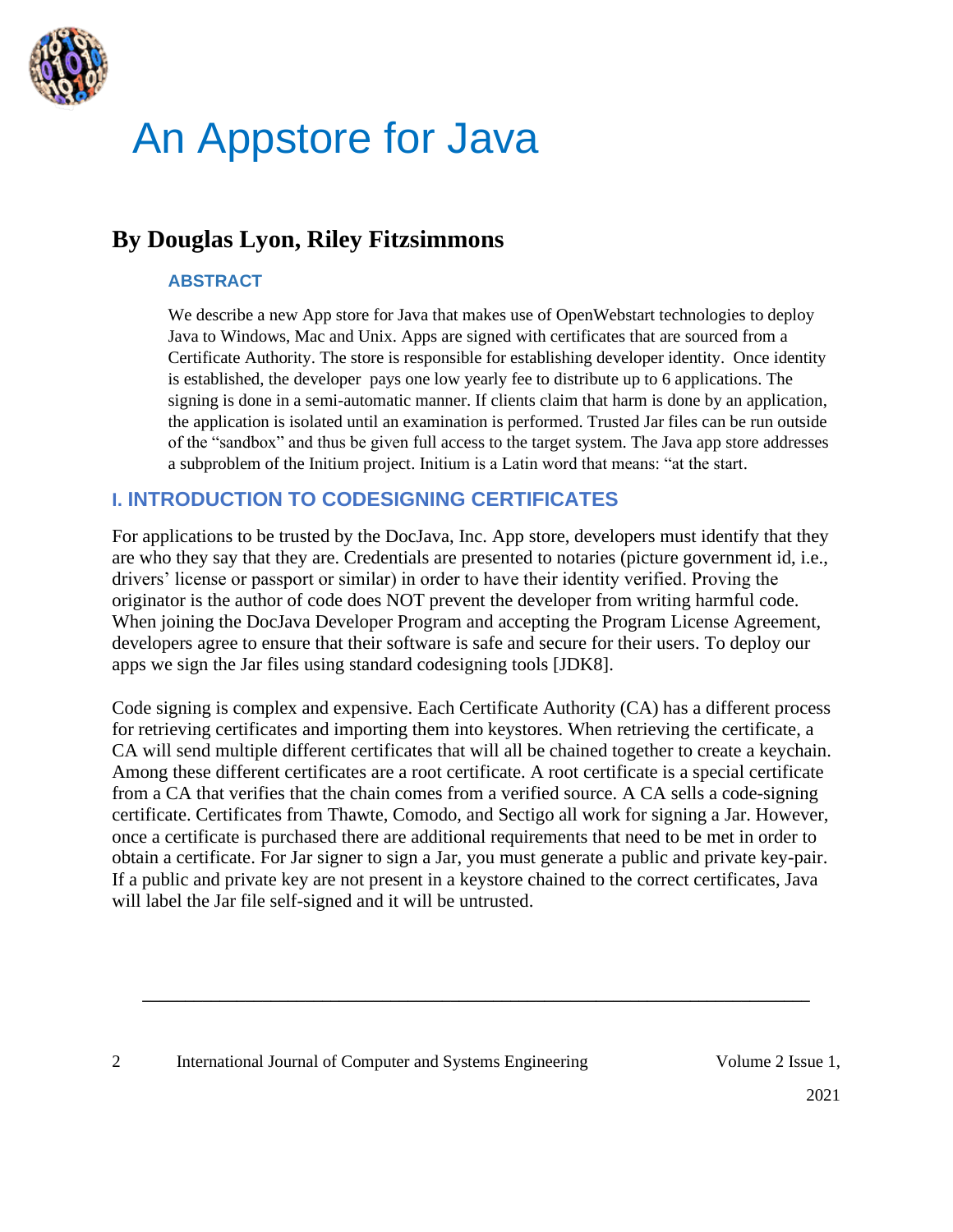

### **II. ID VALIDATION**

One of the problems with signing apps for others on an app store is proving that the developer is who they say that they are. There are several means of validating identification. For example, Sectigo uses a copy of government issued ID, such as a driver's license, passport, national ID or military ID that contains a name that matches the admin contact identity on the order. Considering that these are scanned copies, it would be an easy matter to falsify these ID artifacts. A phone number also appears in a Dun and Bradstreet listing, and Sectigo attempts to further validate the listing by placing a phone call to the published numbers, in the case of a company. Also used, by some certificate authorities is a copy of a utility bill. Again, since this is a scanned copy, it would be an easy matter to falsify this artifact. Certum, a Polish-based CA, will issue a certificate to open-source developers. For this, you need a valid email address and a place where an open-source project that you control resides and both sides of a scanned ID card. This is a pretty low bar, for ID validation and not hard to fake.

In the UK there is a government-run databased of all registered business in the UK called "Companies House". Typically, a fax from the listed phone number in that database is sufficient to validate that I represent the company. Middlemen are used to purchase certificates issued to fake companies on that database and these are resold to malicious actors that engage in mass spam botnet types of criminal malware activity.

The DocJava Appstore approach to validation is more rigorous. The application requires name, data of birth, and a national identification number. This can consist of a driver's license number, social security number or passport number. You must also enter an e-mail address. Other information needed includes: your phone number, your mother's maiden name, your father's middle name, what is the make of your fridge, etc. You are then asked to obtain a notarized copy of a form indicating that you have shown your ID to a notary that can be reached by phone and appears in a business phone director (branch manager at a bank, UPS store, etc.). This is done with 3 notaries, who are all contacted. This enables us to have reasonable assurance that you are who you say you are. The question of how good this system is for validation of ID remains open and we may need to modify it in the futures to change the level of rigor used (depending on abuse).

# **III. GENERATING AND IMPORTING CODESIGNING CERTIFICATES**

This section outlines the specific process of generating a Sectigo code-signing certificate on Mac OS. For example, Sectigo requires that we create an account with *codesigncert.com.* We click on the GENERATE NOW words underneath of the *vendor#* column as shown in *Figure 1*.

**\_\_\_\_\_\_\_\_\_\_\_\_\_\_\_\_\_\_\_\_\_\_\_\_\_\_\_\_\_\_\_\_\_\_\_\_\_\_\_\_\_\_\_\_\_\_\_\_\_\_\_\_\_\_\_\_\_\_\_\_\_\_\_\_\_\_\_\_\_\_\_\_\_\_\_\_\_\_**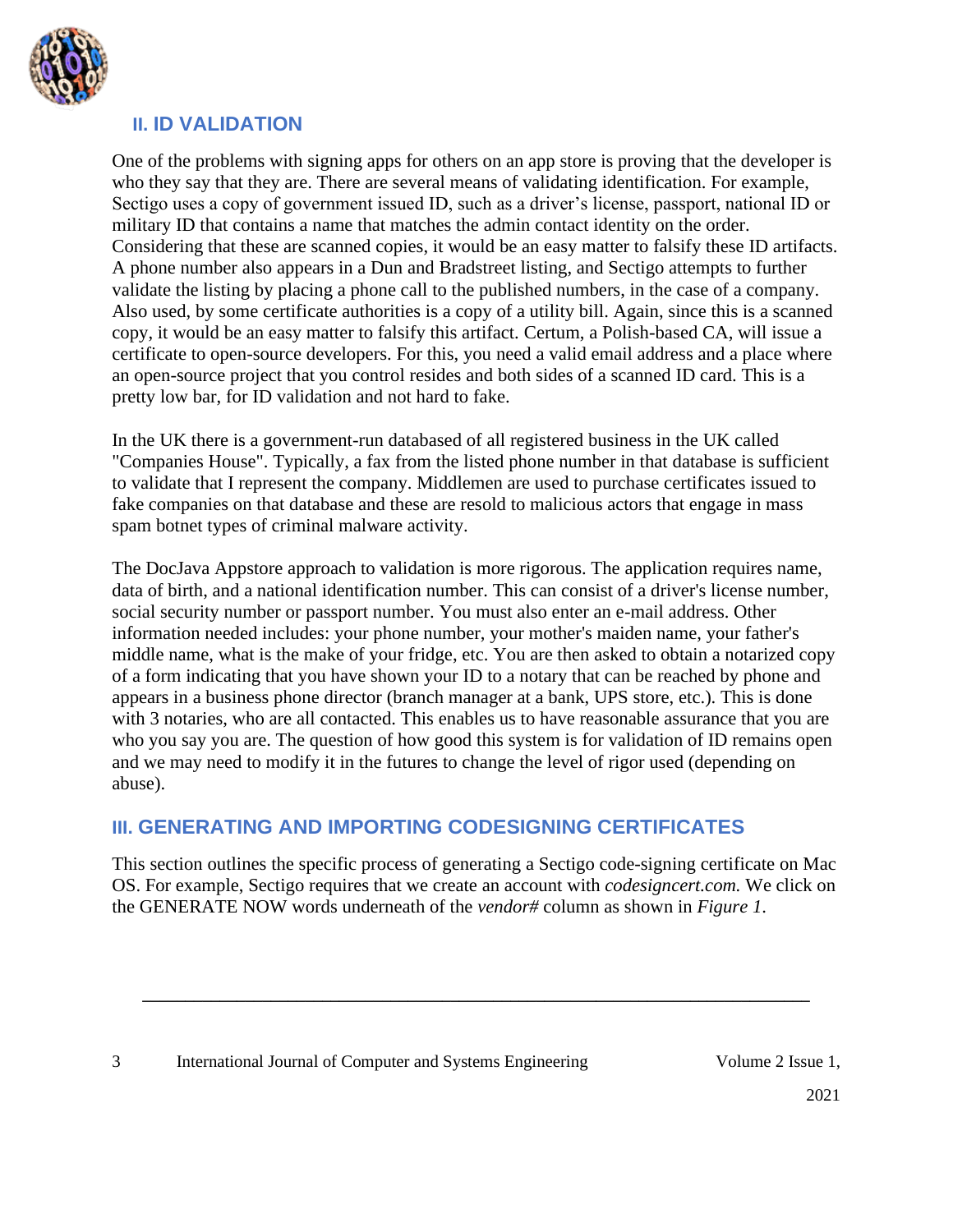

| <b>MY ORDERS</b>                |            |          |              |            |        |      |
|---------------------------------|------------|----------|--------------|------------|--------|------|
| Product Name                    | Order Date | Invoice# | Vendor#      | Status     | Price  | View |
| Sectigo Code Signing for 3 Year | 6/21/2021  |          | GENERATE NOW | InComplete | \$0.00 | View |
|                                 |            |          |              |            |        |      |

*Fig. 1 Image of Sectico Generate button to generate code-signing certificate*

We fill out the rest of the information accordingly for the correct company including the certificate signing request. After this has been completed, we log into the account and scroll down to your recent code signing orders. We find the certificate under "My Orders" and click view to the right of the cert.

| <b>MY ORDERS</b>                |            |          |         |               |          |             |
|---------------------------------|------------|----------|---------|---------------|----------|-------------|
| Product Name                    | Order Date | Invoice# | Vendor# | <b>Status</b> | Price    | View        |
| Comodo Code Signing for 1 Year  | 9/17/2016  |          |         | Active        | \$75.00  | <b>View</b> |
| Comodo Code Signing for 3 Year  | 10/17/2017 |          |         | Active        | \$177.00 | View        |
| Comodo Code Signing for 3 Year  | 6/10/2021  |          |         | Active        | \$150.45 | View        |
| Sectigo Code Signing for 3 Year | 6/21/2021  |          |         | Pending       | \$0.00   | View        |

#### *Fig. 2 The My Orders Dialog Box.*

Figure 2 shows an image of the view dialog. This is where we can view the encoded certificate from Sectigo.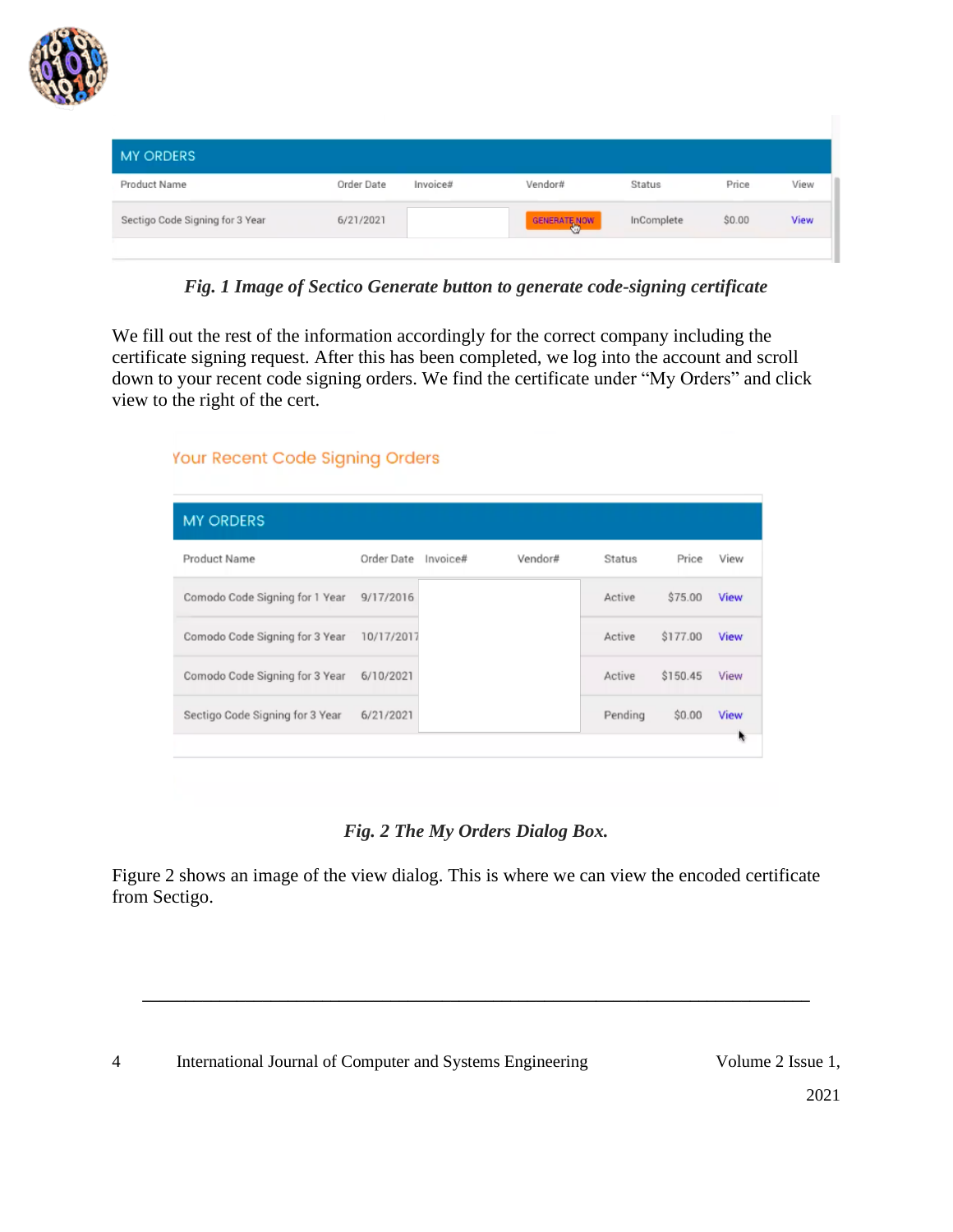

| VENDOR LOGIN USERNAME: | VENDOR LOGIN PASSWORD: |
|------------------------|------------------------|
|                        |                        |
|                        |                        |

#### *Fig. 3 uid and password Dialog Box*

The UID and password dialog box is used to log into the vendor. Once logged into the vendor, we download the zip file to retrieve the certificates. The zip file contains 4 different certificates: one matching the certificate created, a root certificate, a public code signing certificate, and a public code signing root certificate. We then import the public code signing root certificate and then insert as shown in Figure 4.



*Fig. 4 Key Store certificate input menu Item*

**\_\_\_\_\_\_\_\_\_\_\_\_\_\_\_\_\_\_\_\_\_\_\_\_\_\_\_\_\_\_\_\_\_\_\_\_\_\_\_\_\_\_\_\_\_\_\_\_\_\_\_\_\_\_\_\_\_\_\_\_\_\_\_\_\_\_\_\_\_\_\_\_\_\_\_\_\_\_**

We import the hexadecimal response and a dialog box is displayed as shown in Figure 5.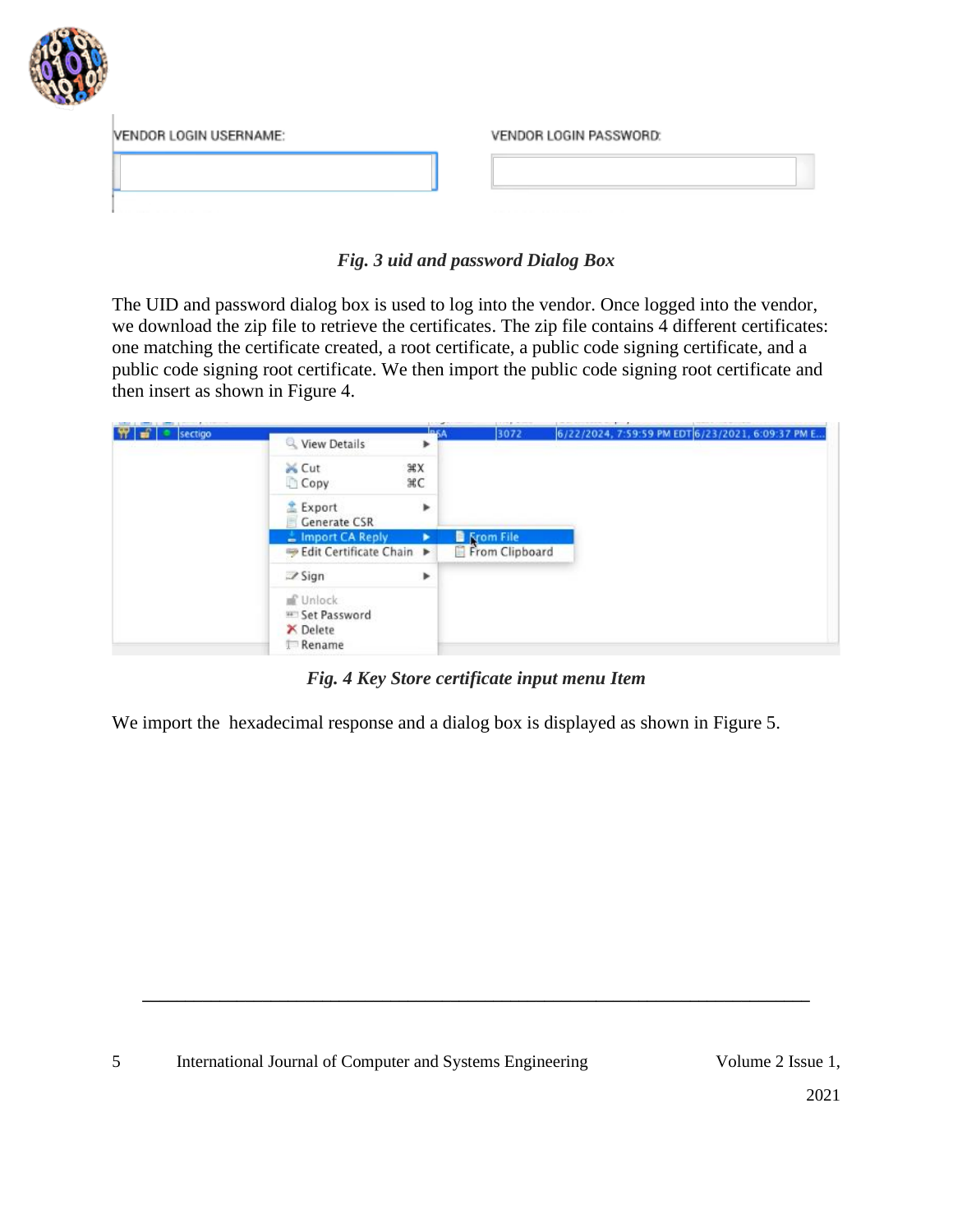



*Fig. 5 Response that should appear if the certificate was successfully imported into the keystore.*

Figure 6 shows how to append the *keychain* in the *keystore* to include the generated.



*Fig. 6 Shows how append a certificate*

Certificate order is important. First append the *Public Code Signing Certificate* followed by the *Public Code Signing Root Certificate* and then the *Root certificate.* This can be done by appending to the *keychain* using the appended certificate. By completing this process, the DocJava Appstore can provide valid code-signing certificates that can be applied to any application within the web of trust. Once this service is provided, the certificate which has been created vouches for the credibility and integrity of the application it has been signed to.

# **IV. SIGNING A JAR FILE**

When signing a Jar file, the first thing that must be done is to make sure that the Jar file is unsigned. If it is not unsigned the expired certificate will be removed from the Jar. The DocJava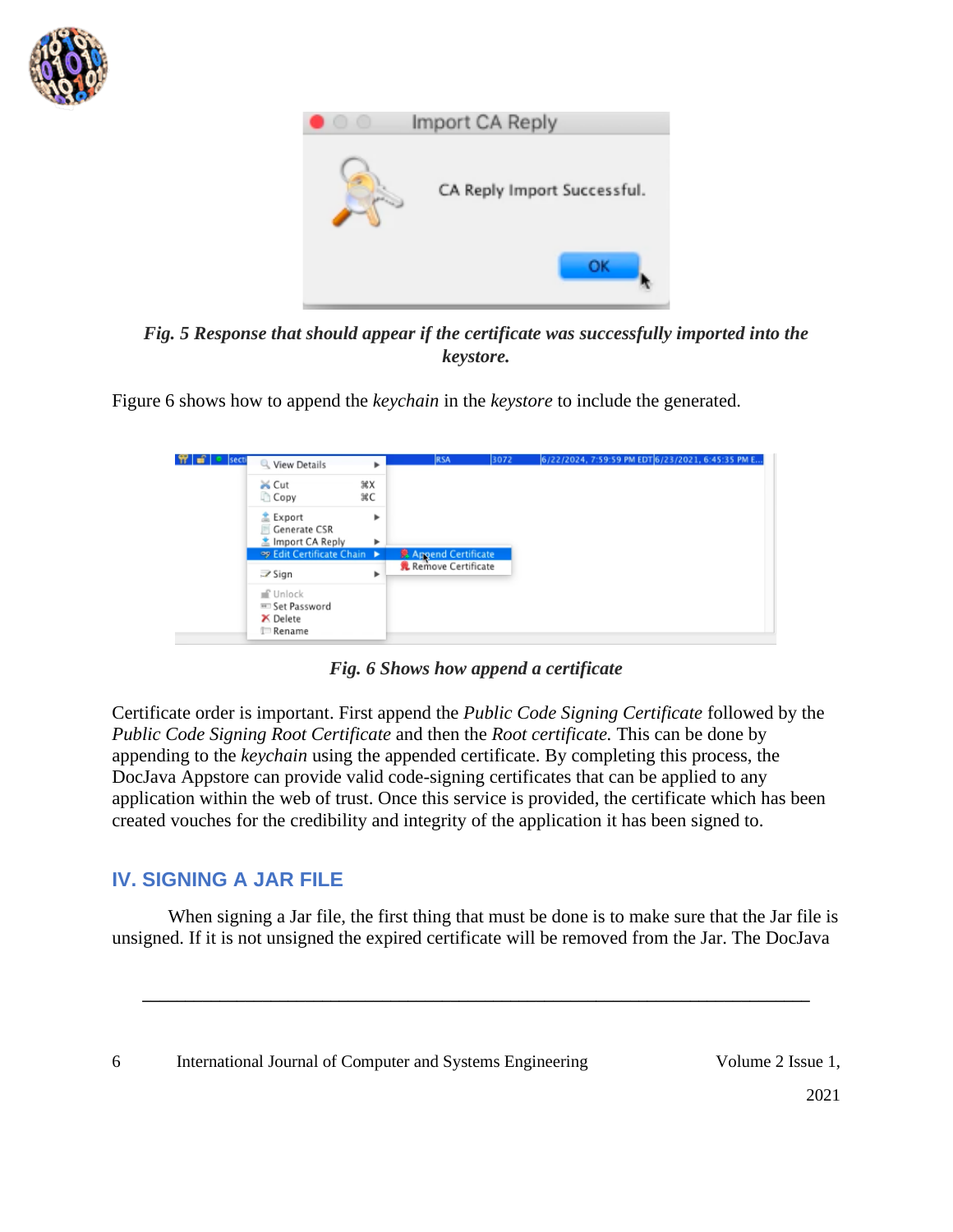

Appstore will sign a given application with a valid code signing certificate once it has been approved and accepted into the web of trust. Below is a sample csh script for signing Jar files:

```
# Usage: for each file file(s)
if (\frac{5 \text{ }}{4 \text{ }} \text{ erg} \text{ } = 0) then # arguments?
 echo "Usage: $0 file(s)"
 exit 1
endif
rm -rf foo
mkdir foo
foreach file (*.Jar) # expand argument word list
 echo $file
mv $file foo
 cd foo
 Jar -xf $file 
 rm -rf META-INF
 rm $file
 Jar -cf $file .
 Jarsigner -storepass password $file docjava
mv $file ..
 cd ..
end
```
#### *Fig. 7 csh script for resigning a Jar file*

Figure 7 creates a temporary directory named *foo*. The script will echo each Jar file in the directory and then move the file to the temporary directory and change the present working directory to the temp directory. It then removes the *META-INF* of the file and removes the file. The script then uses *Jarsigner* to sign the Jar with your chained certificate and moves the file back to the original directory.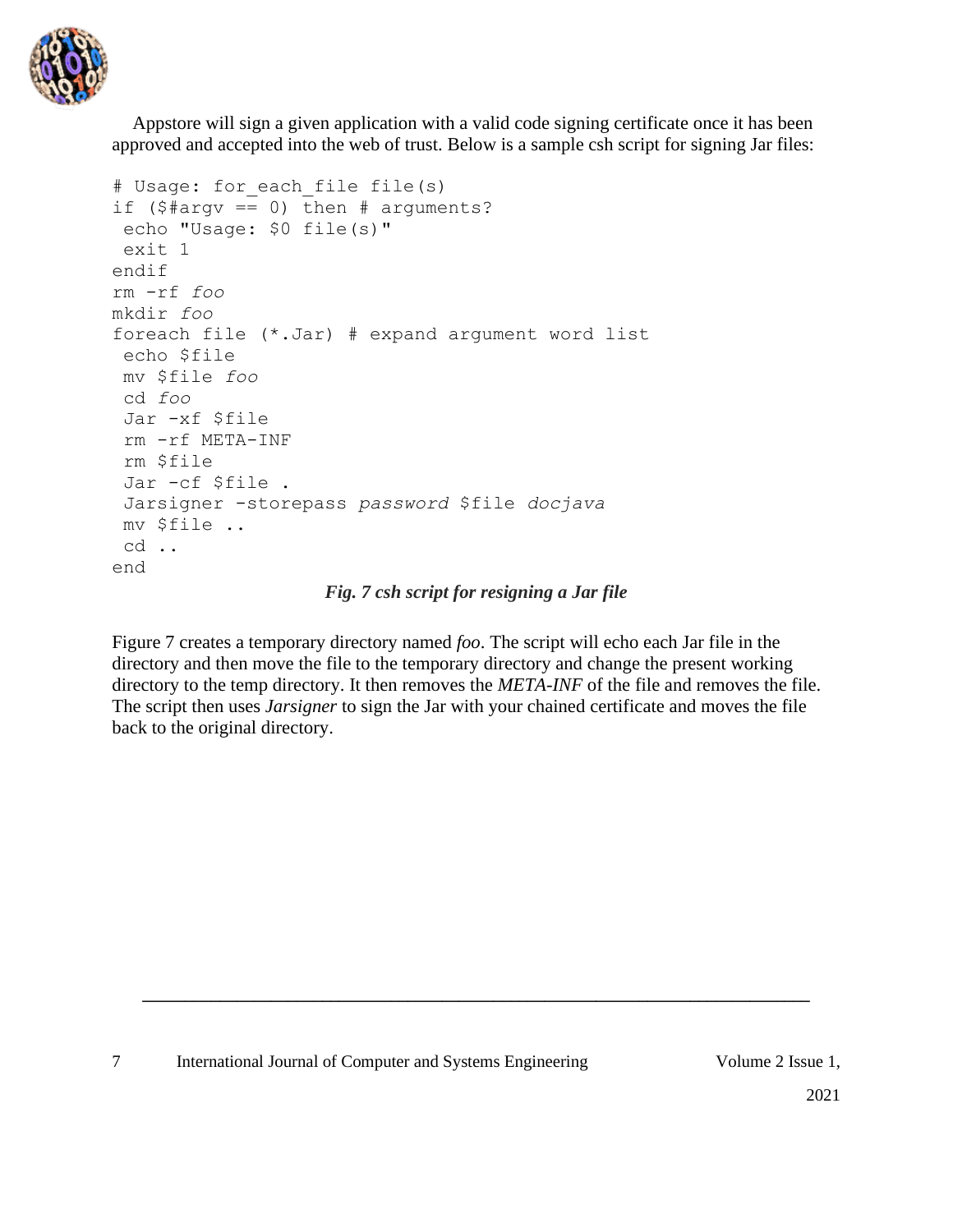

|       |                               |                                          | be granted unrestricted access to your computer. |         |        |
|-------|-------------------------------|------------------------------------------|--------------------------------------------------|---------|--------|
| Name: | math.benchmarks.Dhry          |                                          |                                                  |         |        |
|       | Publisher: DocJava, Inc.      |                                          |                                                  |         |        |
|       | From: https://www.docjava.com |                                          |                                                  |         |        |
|       |                               | Always trust content from this publisher |                                                  |         |        |
|       |                               |                                          |                                                  |         |        |
|       |                               |                                          | Run                                              | Sandbox | Cancel |
|       |                               |                                          |                                                  |         |        |

*Fig. 8 Warning generated for a self-signed or unsigned Jar*

Once the Jar file has been successfully signed by the DocJava Appstore it is added to the store.

# **V. DEPLOYMENT OF APPLICATIONS**

We run applications using OWS (OpenWebStart). [OWS]

Clients need the OWS application installed on their system. If JDK8 is installed, jnlp files will be associated with the proprietary version of Oracle Java Web Start. To automatically open these files with OWS instead of Java Web Start we change the file association in the finder on Mac OS and in the file explorer on Windows OS. OpenWebStart identifies native libraries for Java3D applications which is shown in *Figure 9*.

**\_\_\_\_\_\_\_\_\_\_\_\_\_\_\_\_\_\_\_\_\_\_\_\_\_\_\_\_\_\_\_\_\_\_\_\_\_\_\_\_\_\_\_\_\_\_\_\_\_\_\_\_\_\_\_\_\_\_\_\_\_\_\_\_\_\_\_\_\_\_\_\_\_\_\_\_\_\_**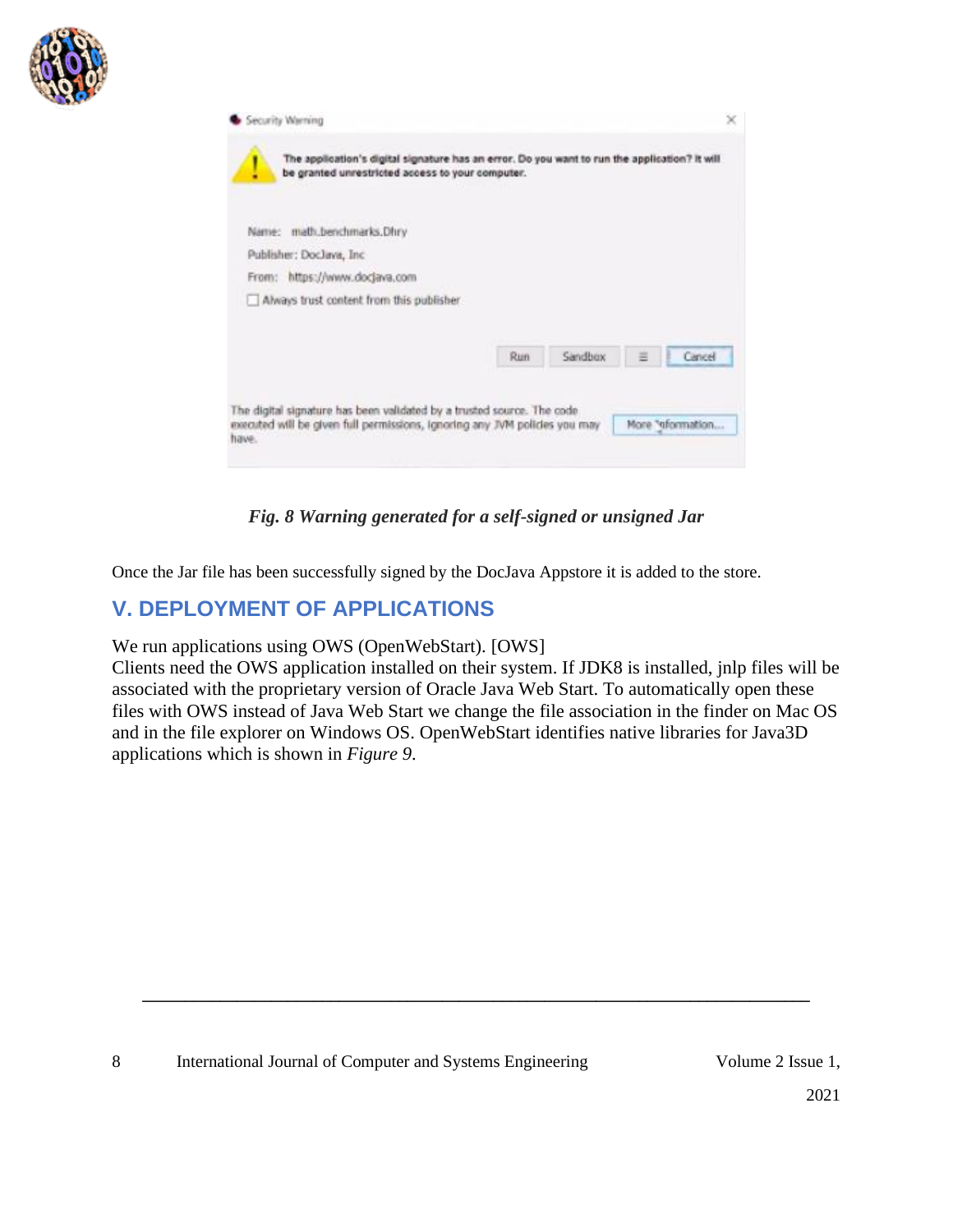

| Error<br>Fatal: Launch Error: Could not launch JNLP file. The application has not been initialized, for more information execute javaws/browser from the command line and send a bug report.                                                                                                                                                                                                                                                                                                                                                                                                                                                                                                                                                                                                                                                    |
|-------------------------------------------------------------------------------------------------------------------------------------------------------------------------------------------------------------------------------------------------------------------------------------------------------------------------------------------------------------------------------------------------------------------------------------------------------------------------------------------------------------------------------------------------------------------------------------------------------------------------------------------------------------------------------------------------------------------------------------------------------------------------------------------------------------------------------------------------|
| <b>Hide Details</b><br>Console<br>Purge<br>at necessare crongegings casherene magnetic gapheatronic agricultura gana, ne c<br>2 more<br>Caused by: java.lang.UnsatisfiedLinkError: no J3D in java.library.path<br>at java.lang.ClassLoader.loadLibrary(ClassLoader.java:1860)<br>at java.lang.Runtime.loadLibrary0(Runtime.java:871)<br>at java.lang.System.loadLibrary(System.java:1122)<br>at javax.media.j3d.MasterControl\$22.run(MasterControl.java:891)<br>at java.security.AccessController.doPrivileged(Native Method)<br>at javax.media.j3d.MasterControl.loadLibraries(MasterControl.java:888)<br>at javax.media.j3d.VirtualUniverse. <clinit>(VirtualUniverse.java:233)<br/>at i3d.examples.ballGrid.CheckerPanelCarl.<init>(CheckerPanelCarl.java:59)<br/>at j3d.examples.ballGrid.Main.<init>(Main.java:33)</init></init></clinit> |
|                                                                                                                                                                                                                                                                                                                                                                                                                                                                                                                                                                                                                                                                                                                                                                                                                                                 |

*Fig. 9 Java3D errors*

Via the href tag in the jnlp files, as show in Figure 10.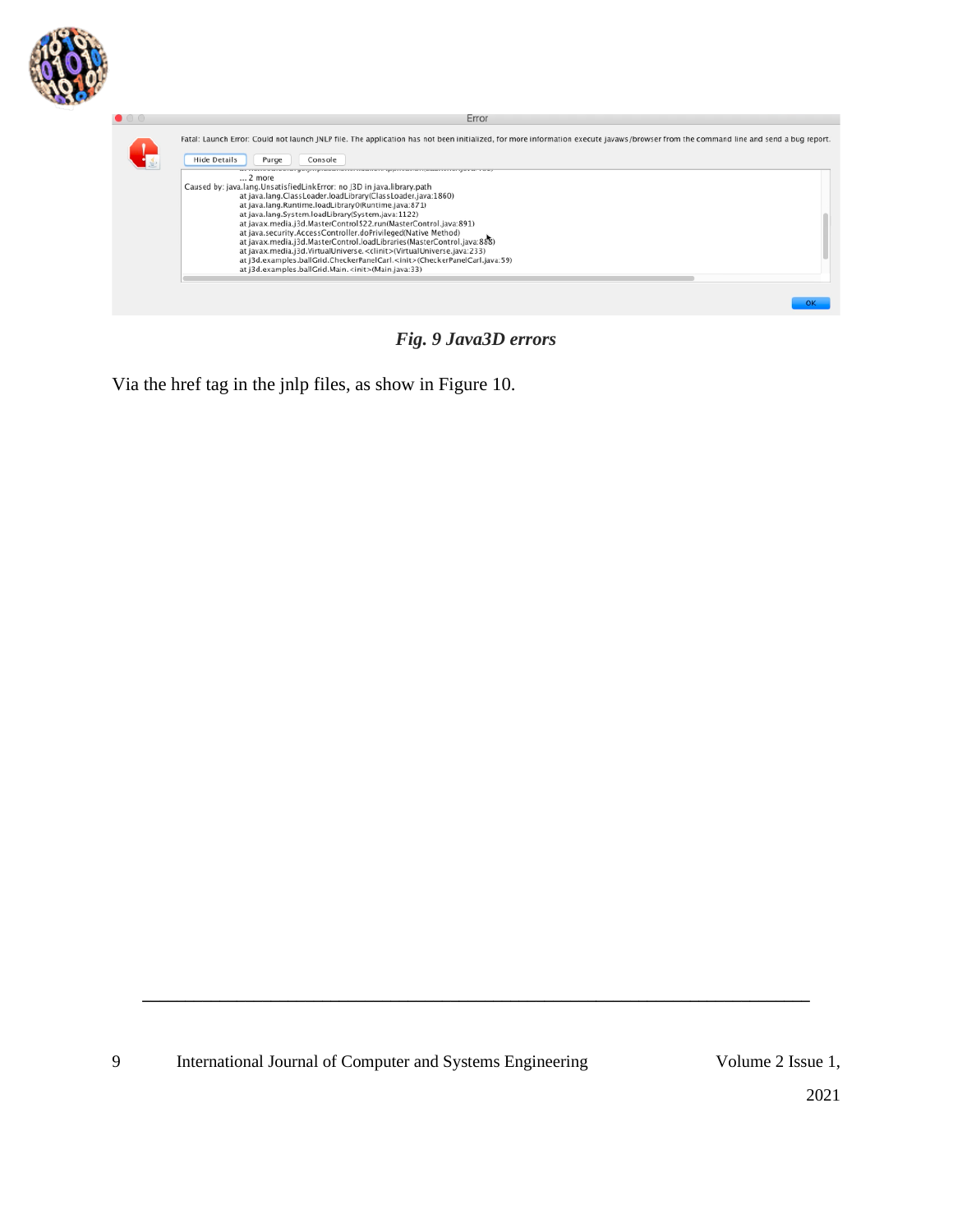

```
<resources>
  <jZse version="1.8+"
   initial-heap-size="64m"
   max-heap-size="384m"/>
П
     <jar href="libs/jogl/j3dcore.jar" download="eager"/>
     <jar href="libs/jogl/j3dutils.jar" download="eager"/>
     <jar href="libs/jogl/vecmath.jar" download="eager"/>
     <jar href="libs/jogl/jogamp-fat.jar"
                                               download="eager"/>
  <jar href="j3d.examples.ballGrid.Main.jar" />
 </resources>
```
#### *Fig. 10 Additional Jar href tags*

| Checkers3D |                                                                                                                                                                                                                                                  |                                                                                                                                                                                                                                                                                                                                                                                                                                                                                                                                                                                                                                                                                                                                                                                                                                                                                                                                                                                                                                                                                                                                                                                                                                                                                                                                                                                                                                                                                                              |
|------------|--------------------------------------------------------------------------------------------------------------------------------------------------------------------------------------------------------------------------------------------------|--------------------------------------------------------------------------------------------------------------------------------------------------------------------------------------------------------------------------------------------------------------------------------------------------------------------------------------------------------------------------------------------------------------------------------------------------------------------------------------------------------------------------------------------------------------------------------------------------------------------------------------------------------------------------------------------------------------------------------------------------------------------------------------------------------------------------------------------------------------------------------------------------------------------------------------------------------------------------------------------------------------------------------------------------------------------------------------------------------------------------------------------------------------------------------------------------------------------------------------------------------------------------------------------------------------------------------------------------------------------------------------------------------------------------------------------------------------------------------------------------------------|
|            |                                                                                                                                                                                                                                                  | nes/jdk1.8.0_291.jdk/Contents/Home/bin/java, -Xbootcl<br>Console                                                                                                                                                                                                                                                                                                                                                                                                                                                                                                                                                                                                                                                                                                                                                                                                                                                                                                                                                                                                                                                                                                                                                                                                                                                                                                                                                                                                                                             |
|            |                                                                                                                                                                                                                                                  |                                                                                                                                                                                                                                                                                                                                                                                                                                                                                                                                                                                                                                                                                                                                                                                                                                                                                                                                                                                                                                                                                                                                                                                                                                                                                                                                                                                                                                                                                                              |
|            | main completed<br>creating preferred configuration<br>Script for app 'j3d.examples.ballGrid.Main' created<br>Iconfile for app 'i3d.examples.ballGrid.Main' created<br>Closing DownloadServiceListener<br>Will create icon file based on 10 icons | Info.plist for app 'j3d.examples.ballGrid.Main' created<br>Deleting: /var/folders/bx/xgtv8gnd4bz4hbzkcvzwds280000gn/T/icns1084040422369870598/icons.iconset/icon 512x512@2x.png<br>Deleting: /var/folders/bx/xgtv0qnd4bz4hbzkcvzwds280000qn/T/icns1084040422369870598/icons.iconset/icon 512x512.png<br>Deleting: /var/folders/bx/xqtv0qnd4bz4hbzkcvzwds280000qn/T/icns1084040422369870598/icons.iconset/icon 32x3202x.png<br>Deleting: /var/folders/bx/xgtv0gnd4bz4hbzkcvzwds280000gn/T/icns1084040422369870598/icons.iconset/icon 32x32.png<br>Deleting: /var/folders/bx/xgtv0gnd4bz4hbzkcvzwds280000gn/T/icns1084040422369870598/icons.iconset/icon 256x256@2x.png<br>Deleting: /var/folders/bx/xqtv0qnd4bz4hbzkcvzwds280000qn/T/icns1084040422369870598/icons.iconset/icon 256x256.png<br>Deleting: /var/folders/bx/xqtv8qnd4bz4hbzkcvzwds280000qn/T/icns1084040422369870598/icons.iconset/icon 16x1602x.png<br>Deleting: /var/folders/bx/xqtv0qnd4bz4hbzkcvzwds280000gn/T/icns1084040422369870598/icons.iconset/icon_16x16.png<br>Deleting: /var/folders/bx/xqtv0qnd4bz4hbzkcvzwds280000qn/T/icns1084040422369870598/icons.iconset/icon_128x128@2x.png<br>Deleting: /var/folders/bx/xqtv0qnd4bz4hbzkcvzwds280000qn/T/icns1084040422369870598/icons.iconset/icon 128x128.pnq<br>Deleting: /var/folders/bx/xqtv0qnd4bz4hbzkcvzwds280000qn/T/icns1084040422369870598/icons.iconset<br>Will create icon file /var/folders/bx/xgtv0gnd4bz4hbzkcvzwds280000gn/T/icns1084040422369870598/icons.iconset/icon 51 |
|            | Using NO PROXY                                                                                                                                                                                                                                   | Will create icon file /var/folders/bx/xqtv8qnd4bz4hbzkcvzwds280000qn/T/icns1084040422369870598/icons.iconset/icon 51                                                                                                                                                                                                                                                                                                                                                                                                                                                                                                                                                                                                                                                                                                                                                                                                                                                                                                                                                                                                                                                                                                                                                                                                                                                                                                                                                                                         |
|            |                                                                                                                                                                                                                                                  | Will create icon file /var/folders/bx/xqtv0qnd4bz4hbzkcvzwds280000qn/T/icns1084040422369870598/icons.iconset/icon 25<br>Will create icon file /var/folders/bx/xqtv0qnd4bz4hbzkcvzwds280000qn/T/icns1084040422369870598/icons.iconset/icon 25<br>Will create icon file /var/folders/bx/xqtv0qnd4bz4hbzkcvzwds280000qn/T/icns1084040422369870598/icons.iconset/icon 12<br>Will create icon file /var/folders/bx/xqtv8qnd4bz4hbzkcvzwds280000qn/T/icns1084040422369870598/icons.iconset/icon 12<br>Will create icon file /var/folders/bx/xqtv0qnd4bz4hbzkcvzwds280000qn/T/icns1084040422369870598/icons.iconset/icon 32                                                                                                                                                                                                                                                                                                                                                                                                                                                                                                                                                                                                                                                                                                                                                                                                                                                                                         |
|            | System logger called with result of 0                                                                                                                                                                                                            | Will create icon file /var/folders/bx/xqtv0qnd4bz4hbzkcvzwds280000qn/T/icns1084040422369870598/icons.iconset/icon 32<br>Will create icon file /var/folders/bx/xqtv0qnd4bz4hbzkcvzwds280000qn/T/icns1084040422369870598/icons.iconset/icon 16:<br>Will create icon file /uar/folderc/by/votu@ondAbzAbbzkcuzudc2RRRRRan/T/icoc1RRARAAA222EQRTREQR/icons_iconset/icon_16                                                                                                                                                                                                                                                                                                                                                                                                                                                                                                                                                                                                                                                                                                                                                                                                                                                                                                                                                                                                                                                                                                                                        |

#### *Fig. 11 Shows a screenshot of a Java3D application being run from the Appstore*

**\_\_\_\_\_\_\_\_\_\_\_\_\_\_\_\_\_\_\_\_\_\_\_\_\_\_\_\_\_\_\_\_\_\_\_\_\_\_\_\_\_\_\_\_\_\_\_\_\_\_\_\_\_\_\_\_\_\_\_\_\_\_\_\_\_\_\_\_\_\_\_\_\_\_\_\_\_\_**

Figure 11 shows an interactive Java 3D application deployed from the DocJava Appstore.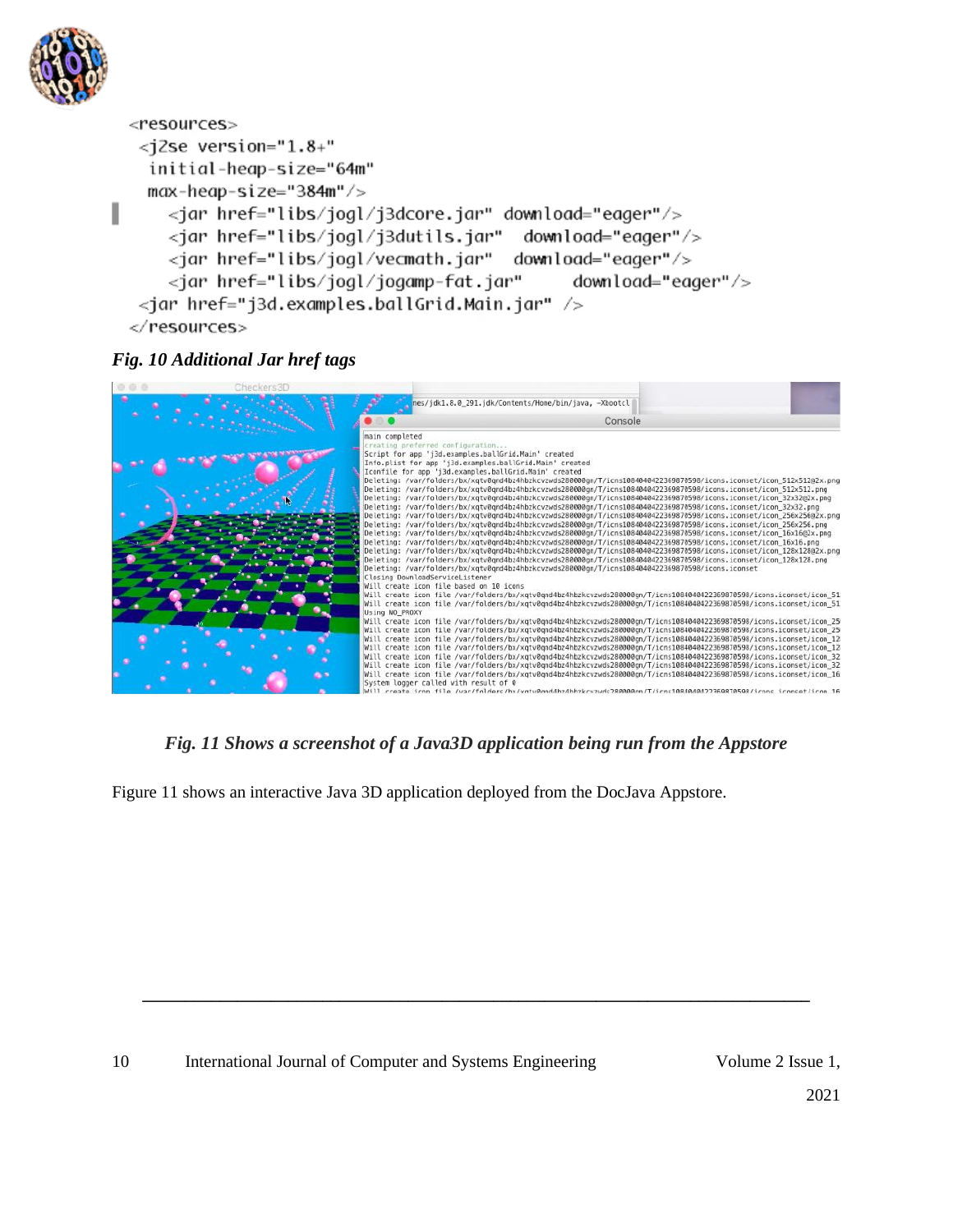



Fig. 12 Java3D and Boids

Figure 12 shows another of several Java3D applications, called Boids. We have ported several of the legacy APIs to Java Webstart in order to facilitate deployment to the app store.

#### **VII. CONCLUSION**

We have built a new app store for Java to assist developers with monetization and deployment. Developers are encouraged to release their premium apps to give evaluators a trial or feature restricted experiencing prior to requesting monetary support. Apps on our store deploy as trusted applications on the desktop except for an initial "unknown developer" dialog on the mac. Developers have their identity verified prior to App deployment. The app store depends on OpenWebStart being deployed on the client's system. This is a critical first step and need only be done once.

**\_\_\_\_\_\_\_\_\_\_\_\_\_\_\_\_\_\_\_\_\_\_\_\_\_\_\_\_\_\_\_\_\_\_\_\_\_\_\_\_\_\_\_\_\_\_\_\_\_\_\_\_\_\_\_\_\_\_\_\_\_\_\_\_\_\_\_\_\_\_\_\_\_\_\_\_\_\_**

# **REFERENCES**

[JDK8] [https://www.oracle.com/java/technologies/javase/javase8u211-later-archive](https://www.oracle.com/java/technologies/javase/javase8u211-later-archive-downloads.html)[downloads.html.](https://www.oracle.com/java/technologies/javase/javase8u211-later-archive-downloads.html)